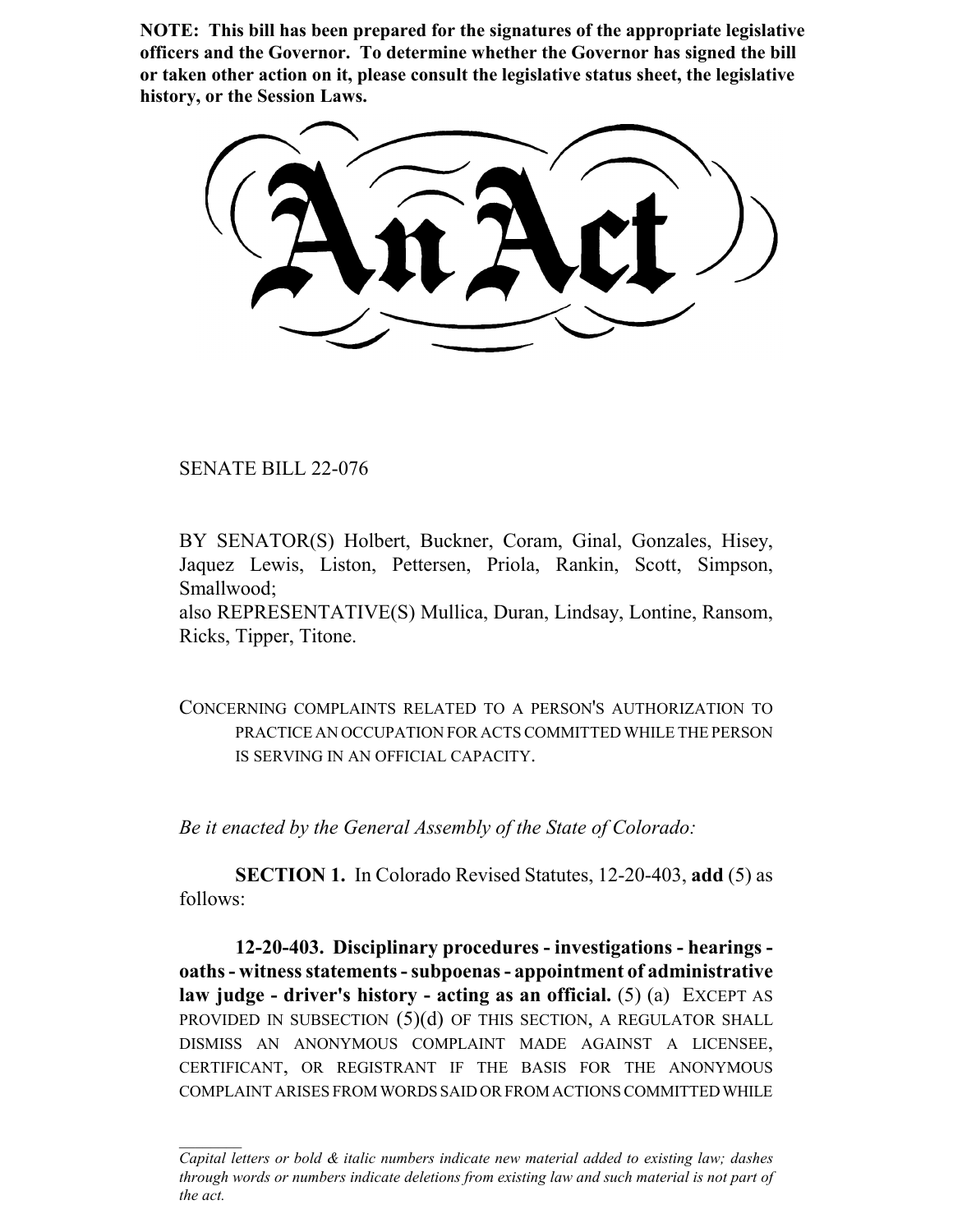THE LICENSEE, CERTIFICANT, OR REGISTRANT WAS ENGAGED IN OFFICIAL DUTIES AS:

(I) AN ELECTED OFFICIAL OF THE STATE OF COLORADO OR OF A POLITICAL SUBDIVISION OF COLORADO; OR

(II) A MEMBER OF A BOARD OR COMMISSION ESTABLISHED BY THE STATE OF COLORADO OR BY A POLITICAL SUBDIVISION OF COLORADO.

(b) A REGULATOR MAY DISMISS A COMPLAINT MADE AGAINST A LICENSEE, CERTIFICANT, OR REGISTRANT IF:

(I) THE COMPLAINT IS NOT MADE ANONYMOUSLY; AND

(II) THE BASIS FOR THE COMPLAINT ARISES FROM WORDS SAID OR FROM ACTIONS COMMITTED WHILE THE LICENSEE, CERTIFICANT, OR REGISTRANT WAS ENGAGED IN OFFICIAL DUTIES AS:

(A) AN ELECTED OFFICIAL OF THE STATE OF COLORADO OR OF A POLITICAL SUBDIVISION OF COLORADO; OR

(B) A MEMBER OF A BOARD OR COMMISSION ESTABLISHED BY THE STATE OF COLORADO OR BY A POLITICAL SUBDIVISION OF COLORADO.

(c) FOR THE REGULATOR TO DISMISS A COMPLAINT IN ACCORDANCE WITH THIS SUBSECTION (5), THE LICENSEE, CERTIFICANT, OR REGISTRANT THAT IS THE SUBJECT OF THE COMPLAINT NEED NOT RESPOND TO OR PROVIDE EVIDENCE CONCERNING THE COMPLAINT. THE DISMISSAL IS AUTOMATIC.

(d) THIS SUBSECTION (5) DOES NOT APPLY TO WORDS SAID TO OR ACTIONS COMMITTED FOR A SPECIFIC PERSON WHEN THE LICENSEE, CERTIFICANT, OR REGISTRANT IS SPEAKING OR ACTING IN THE LICENSEE'S, CERTIFICANT'S, OR REGISTRANT'S CAPACITY AS A MEMBER OF THE OCCUPATION THE PERSON IS LICENSED, CERTIFIED, OR REGISTERED TO PERFORM.

**SECTION 2. Safety clause.** The general assembly hereby finds,